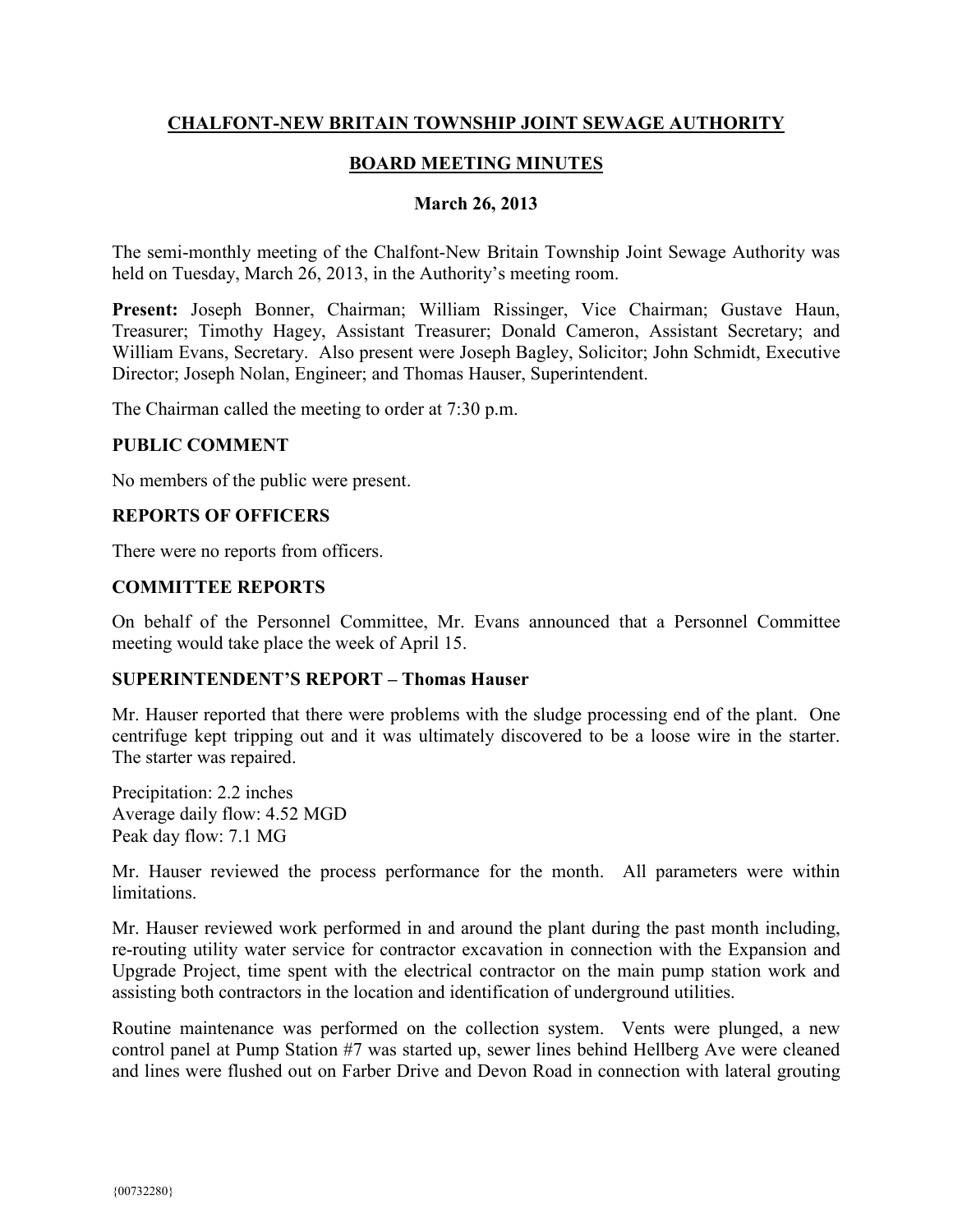by a contractor. On rainy days, Authority personnel were checking manholes for suspected intrusions for abnormally heavy flow.

A question was asked about the expense to bring in a lateral grouting contractor for the laterals on Farber Drive.

# **EXECUTIVE DIRECTOR'S REPORT – John E. Schmidt**

Mr. Schmidt reviewed the proposed budget, most of which was reviewed at the last meeting. Mr. Schmidt indicated that he emailed out the operations budget but the rest of the packet of information was now available to the Board. He reviewed Funds 1, 2 and 3, as well as the summary estimated through year-end. He indicated that the Authority should be receiving the new rate increase revenue by next year. The insurance broker indicated that the Authority should expect a 30% increase in health insurance premiums. Mr. Schmidt indicated this would be an approximate \$20,000 increase. He also reviewed the initial reserve for Fund 3 and the expected additional capital contributions by Bucks County Water and Sewer Authority.

Questions were asked with regard to electric expense estimates. Mr. Schmidt reported that the UV system has dropped the expense for electricity substantially. There were questions asked about costs for chemicals. Mr. Schmidt reported that the chemicals purchased are polymer for sludge.

**MOTION:** It was **MOVED** by Mr. Haun and **SECONDED** by Mr. Hagey to approve the expense budget for fiscal year 2013-14 for Bucks County Water and Sewer Authority as presented to the Board. The Motion was unanimously adopted.

Mr. Schmidt reported that 10 out of 20 properties on Cedar Hill Road are now connected or about to be connected to the Sanitary Sewer System. The special loan program is over. The estimated cost of connection with the Authority is \$21,000.00.

Mr. Schmidt asked if the Board had any revisions to the March 12 draft minutes. There were no offered revisions.

Mr. Schmidt reviewed a personnel issue with the Board with regard to the temporary loss of one secretary.

Mr. Schmidt reviewed an issue regarding the roof of the digester building. It was originally proposed that during the Phase III evaluation and design the replacement of the digester building roof would be included. However, Mr. Schmidt and Mr. Nolan have recently inspected the building and found roof leaks. Since new equipment is proposed to go in that building during Phase II of the project, Mr. Schmidt recommended a change order for the Phase II project to replace the roof, possibly with a peaked roof design. Mr. Schmidt pointed out the unusual shape of the building footprint which would tend to limit the type of roofs which could be evaluated as a replacement. Mr. Schmidt and Mr. Nolan expected to be providing something to the Board in the future in terms of a change order for Phase II involving the roof of the digester building.

Interested Board members were invited to arrive at 7:00 p.m. prior to the April 9 meeting to inspect the digester building.